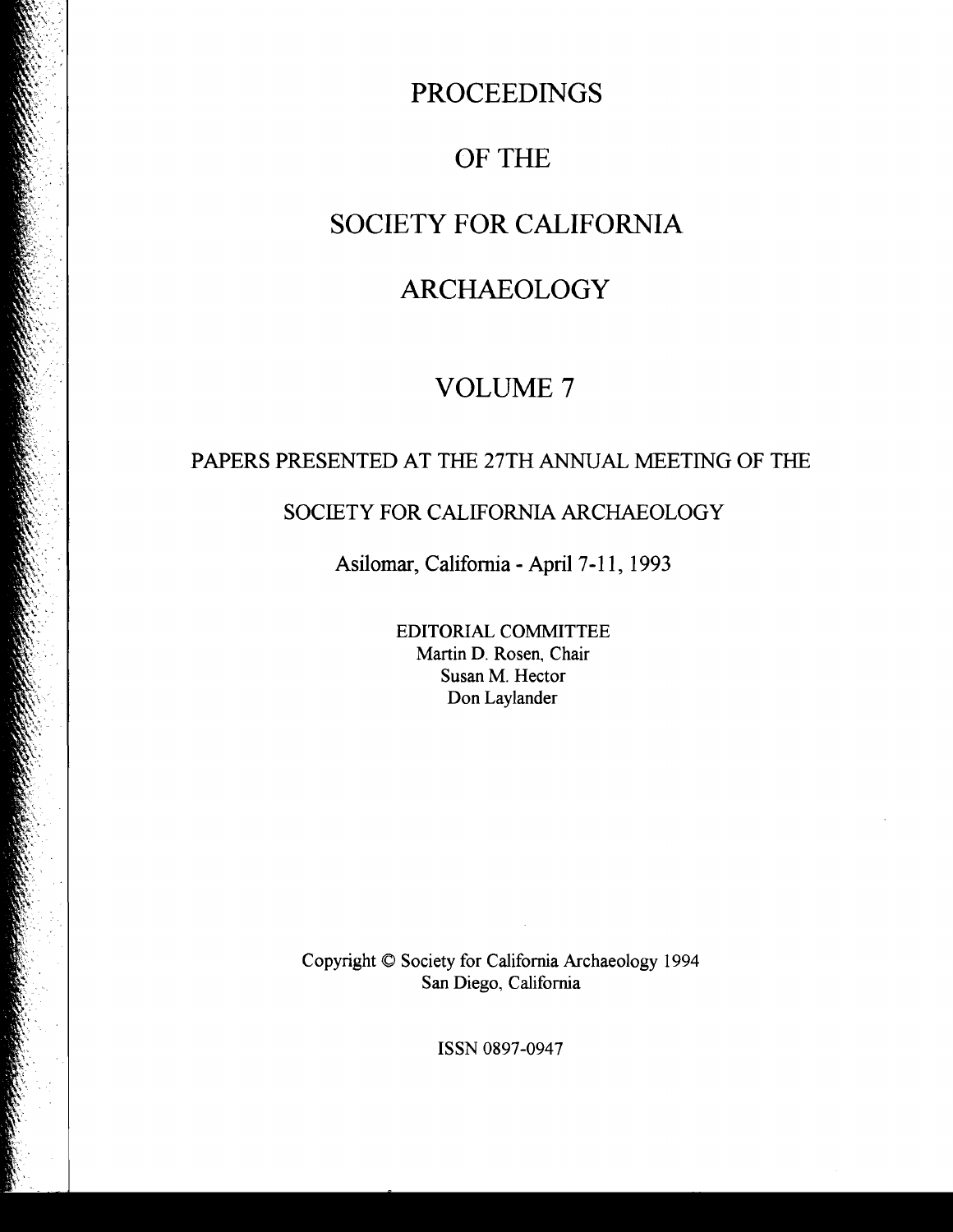#### STATEMENT OF PURPOSE

The *Proceedings* was established by the Society for California Archaeology in 1988 to promote public dissemination ofrecent archaeological investigations in California. The *Proceedings*  provides a publication outlet for the papers presented at the SCA Annual Meetings. All papers presented at the Annual Meeting are eligible for publication. The *Proceedings* are published annually, thus insuring prompt publication and dissemination of research results and commentary relating to California archaeology. Individual papers are published as received, without formal peer review, except as required by the *Proceedings* editor to insure conformance with the established style requirements.

#### INFORMATION FOR CONTRIBUTORS

Authors should prepare their manuscript in accordance with the *Proceedings* style guide, published in Volume 3. Authors should submit their manuscript in both hard copy and on computer diskette. The *Proceedings* will not publish information that has appeared in the society's *Newsletter*. The deadline for submission of manuscripts is July 1 st, following the Annual Meeting. Manuscripts should be submitted to the *Proceedings* editor at the address listed in the SCA Newsletter.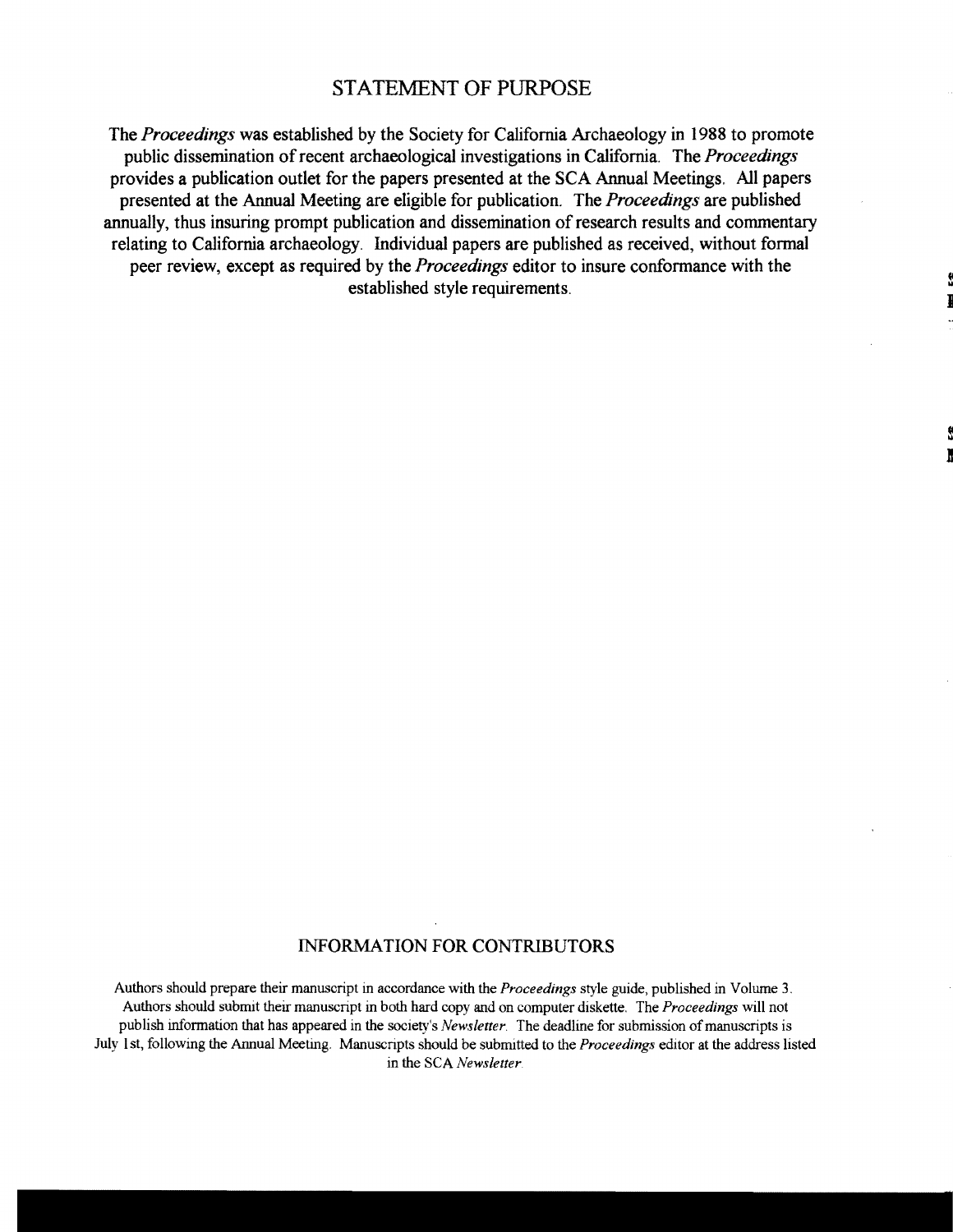## TABLE OF CONTENTS

### CONTRIBUTED PAPERS FROM THE 27TH ANNUAL MEETING APRIL 7-11, 1993, ASILOMAR

#### SYMPOSIUM 4: INTERPRETATION AND OUTREACH WORKSHOP: "WHAT THE PUBLIC WANTS TO KNOW - AND HOW TO TELL THEM!"

| INTERPRETING ARCHAEOLOGY AT ANDERSON FLAT: ONE SEASON,<br>12 SITES, 44 TOURS, AND 1,000 VISITORS |
|--------------------------------------------------------------------------------------------------|
| SYMPOSIUM 6: THE ARCHAEOLOGICAL STUDY OF ACCULTURATION IN<br><b>MULTIETHNIC COLONIES</b>         |
| THE ARCHAEOLOGICAL STUDY OF CULTURE CHANGE AND CONTINUITY<br>IN MULTIETHNIC COMMUNITIES          |
| ARCHAEOLOGICAL INVESTIGATIONS OF THE NATIVE AMERICAN<br>VILLAGE SITE, FORT ROSS, CALIFORNIA      |
| SOCIAL IMPLICATIONS OF MAMMAL REMAINS FROM FORT ROSS,<br><b>CALIFORNIA</b>                       |
| ALASKAN HUNTING TECHNOLOGIES AND CULTURAL ACCOMMODATION<br>AT FORT ROSS (1812-1841), CALIFORNIA  |
| NATIVE CALIFORNIA WOMEN AS CULTURAL MEDIATORS                                                    |
| PRESERVING THE FORT ROSS ARCHAEOLOGICAL RECORD                                                   |
| PEOPLING ROSS' PAST                                                                              |
|                                                                                                  |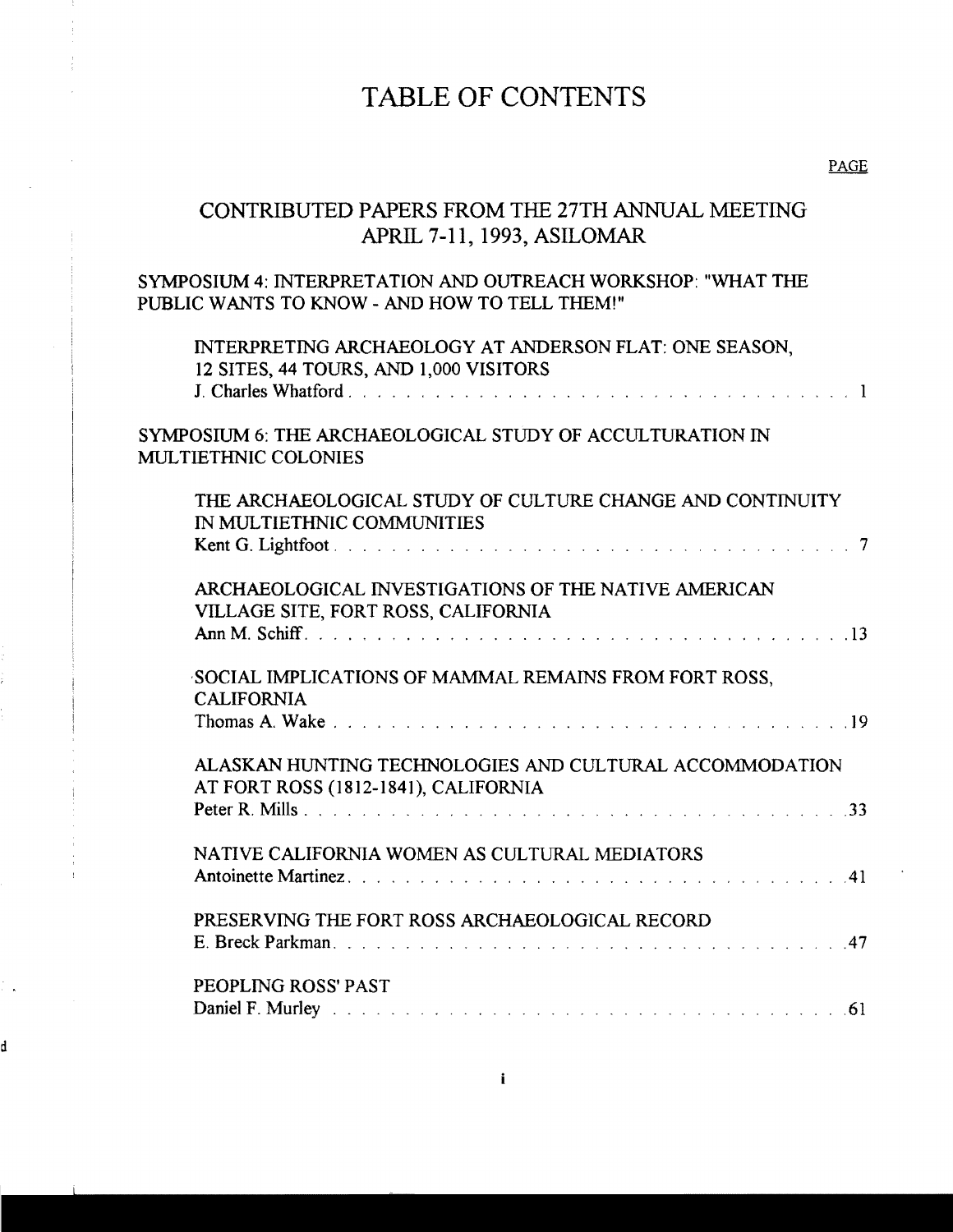| SYMPOSIUM 11: HOW TO TELL THE SMITHS FROM THE WONGS (OR THE ITOS,<br>THE RAMIREZES, THE SHKURKINS, THE SANGINETTIS, THE): INTERPRETING<br>ETHNIC SITES ON THE CALIFORNIA LANDSCAPE                                                                                                 |  |
|------------------------------------------------------------------------------------------------------------------------------------------------------------------------------------------------------------------------------------------------------------------------------------|--|
| PUTTING MISSION VIEJA DE LA PURISIMA ON THE MAP                                                                                                                                                                                                                                    |  |
| SOULSBYVILLE, AN ENCLAVE OF COUSIN JACKS AND JINNIES IN A<br>HARD-ROCK MINING TOWN                                                                                                                                                                                                 |  |
| SYMPOSIUM 12: GENERAL SESSION - NORTHERN CALIFORNIA                                                                                                                                                                                                                                |  |
| SPLISH, SPLASH, AND CRASH: GEOLOGICAL IMPLICATIONS ON THE<br>COASTAL ARCHAEOLOGICAL RECORD OF NORTHWEST CALIFORNIA                                                                                                                                                                 |  |
| EXCAVATIONS AT EAST MARIN ISLAND (MRN-611), 1992<br>Edward M. Luby Theory of the Community of the Community of the Community of the Lucian Community of the Community of the Community of the Community of the Community of the Community of the Community of the Community of the |  |
| SKELETAL AND DENTAL ABNORMALITIES AT A PREHISTORIC<br><b>CENTRAL CALIFORNIA SITE</b>                                                                                                                                                                                               |  |
|                                                                                                                                                                                                                                                                                    |  |
| <b>INDICATORS OF WEALTH IN A LATE PATWIN VILLAGE</b>                                                                                                                                                                                                                               |  |
| A STATISTICAL ANALYSIS OF GUNTHER SERIES PROJECTILE<br>POINTS FROM TWO NORTHERN CALIFORNIA SITES                                                                                                                                                                                   |  |
|                                                                                                                                                                                                                                                                                    |  |
| PATTERNS ON THE LAND: LANDSCAPE ARCHAEOLOGY AT ANNADEL<br><b>STATE PARK</b>                                                                                                                                                                                                        |  |
|                                                                                                                                                                                                                                                                                    |  |
| SYMPOSIUM 13: ARCHAEOLOGICAL SITE STABILIZATION AND PROTECTION:<br>A FUTURE FOR THE PAST IN CALIFORNIA                                                                                                                                                                             |  |
| SITE STABILIZATION THROUGH REVEGETATION                                                                                                                                                                                                                                            |  |